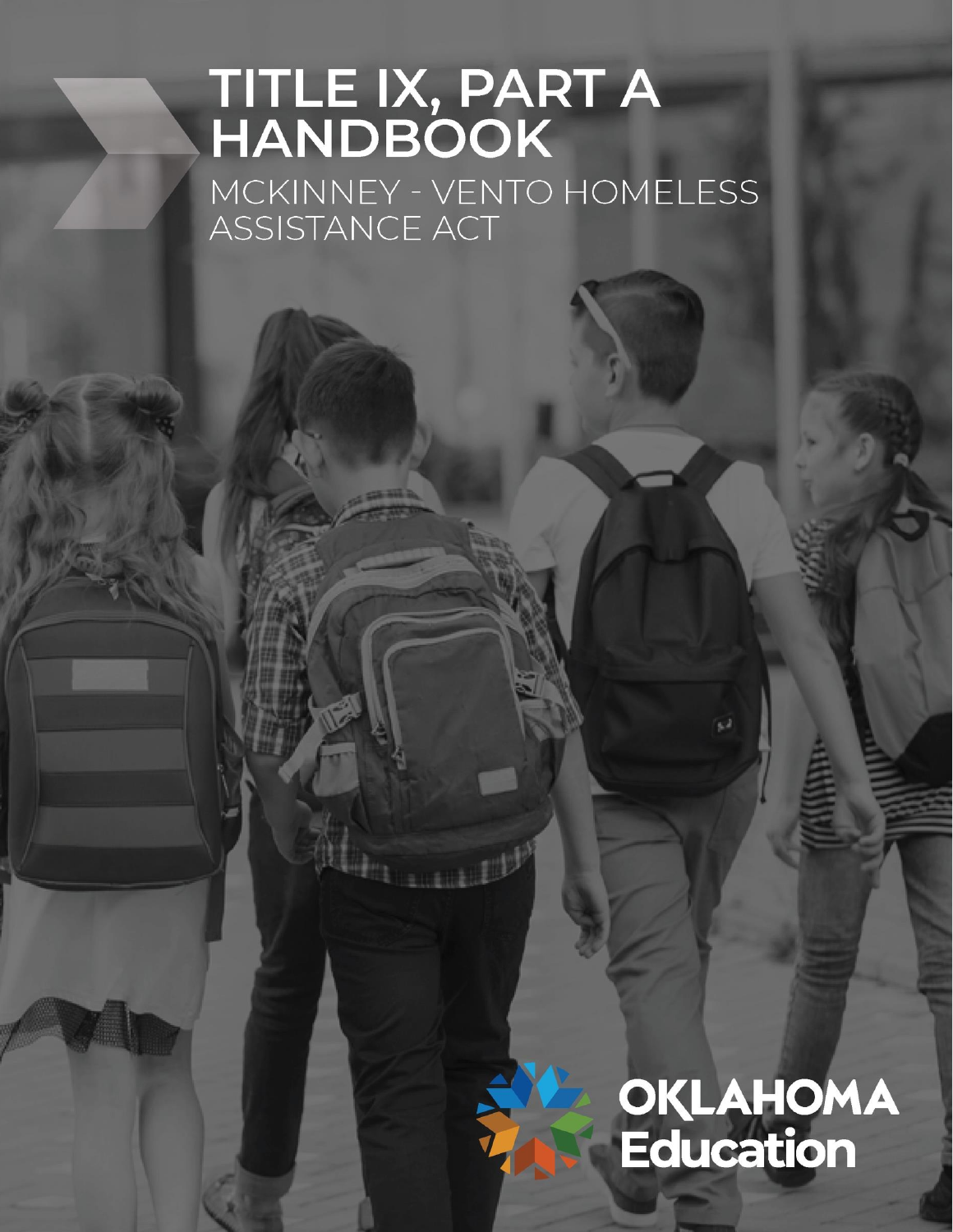# Updates Tracking Sheet

| Date | <b>Updated Section</b> | Page |
|------|------------------------|------|
|      |                        |      |
|      |                        |      |
|      |                        |      |
|      |                        |      |
|      |                        |      |
|      |                        |      |
|      |                        |      |
|      |                        |      |
|      |                        |      |
|      |                        |      |
|      |                        |      |
|      |                        |      |
|      |                        |      |
|      |                        |      |
|      |                        |      |
|      |                        |      |
|      |                        |      |
|      |                        |      |
|      |                        |      |
|      |                        |      |
|      |                        |      |
|      |                        |      |
|      |                        |      |
|      |                        |      |
|      |                        |      |
|      |                        |      |
|      |                        |      |
|      |                        |      |
|      |                        |      |
|      |                        |      |
|      |                        |      |
|      |                        |      |
|      |                        |      |
|      |                        |      |
|      |                        |      |
|      |                        |      |
|      |                        |      |
|      |                        |      |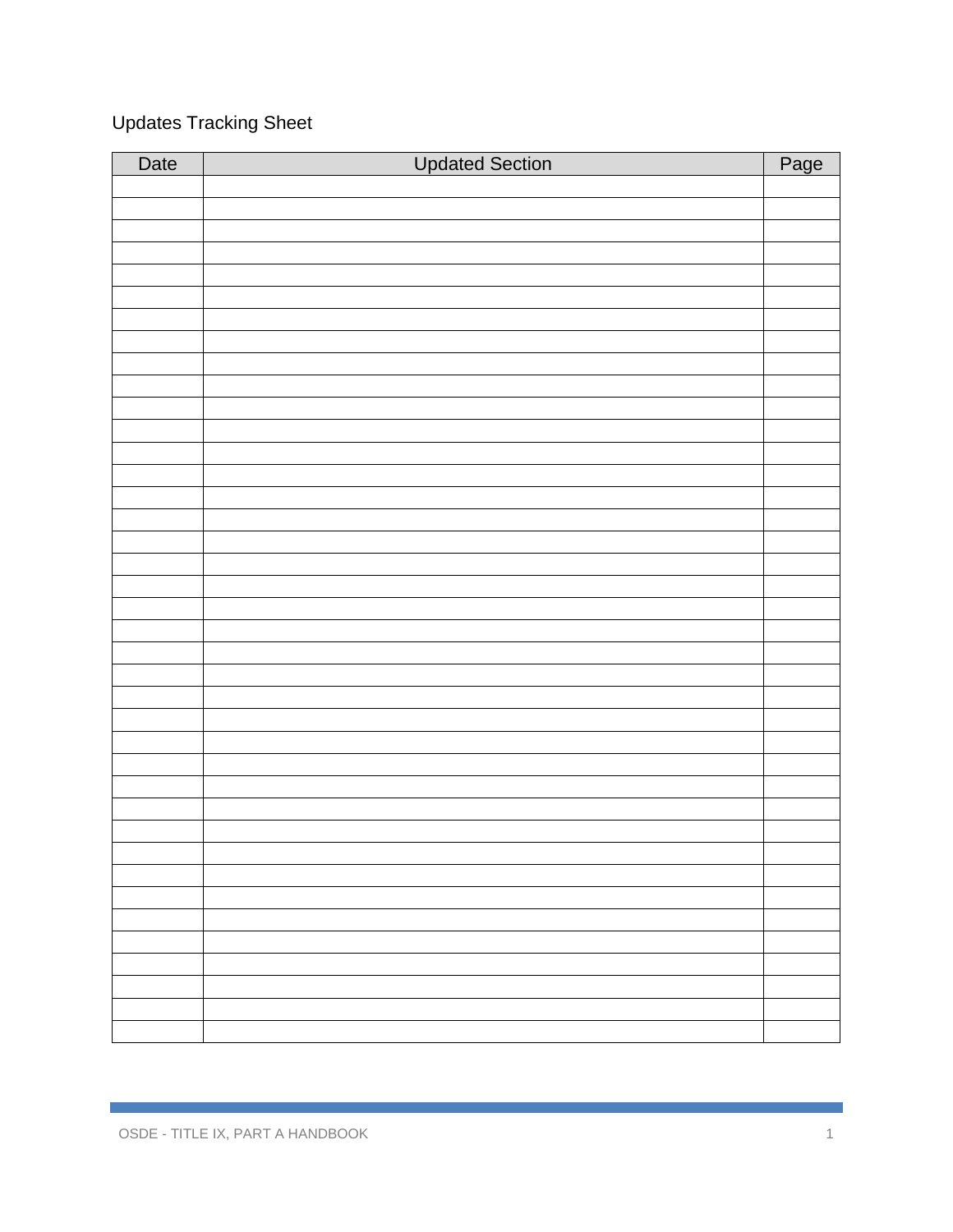# **Table of Contents**

|                                                                    | 3  |
|--------------------------------------------------------------------|----|
|                                                                    | 3  |
| 1.1 Responsibilities at the State Educational Agency Level         | 5  |
|                                                                    | 5  |
| 1.2 Responsibilities at the Local Educational Agency Level         | 6  |
|                                                                    | 7  |
|                                                                    | 8  |
|                                                                    | 8  |
|                                                                    | 9  |
|                                                                    | 9  |
|                                                                    | 11 |
| <b>CHAPTER 3: Title I, Part A Homeless Set-Aside Uses of Funds</b> | 11 |
| 3.1 Determining Title I, Part A Homeless Set-Aside Amounts         | 12 |
| 3.2 Title I, Part A Homeless Set-Aside Uses of Funds               | 13 |
|                                                                    | 13 |
|                                                                    | 14 |
|                                                                    | 14 |
| <b>CHAPTER 4: Competitive Grant Application for McKinney-Vento</b> |    |
| Education for Homeless Children and Youth Funds                    | 14 |
|                                                                    | 14 |
| 4.2 Allocation of the Competitive Grant Funds                      | 15 |
|                                                                    | 15 |
| 4.4 McKinney-Vento Subgrantees Responsibilities                    | 15 |
|                                                                    | 15 |
|                                                                    | 15 |
|                                                                    | 16 |
|                                                                    | 17 |
|                                                                    | 17 |
|                                                                    | 17 |
|                                                                    | 18 |
|                                                                    | 20 |
|                                                                    | 21 |
|                                                                    | 21 |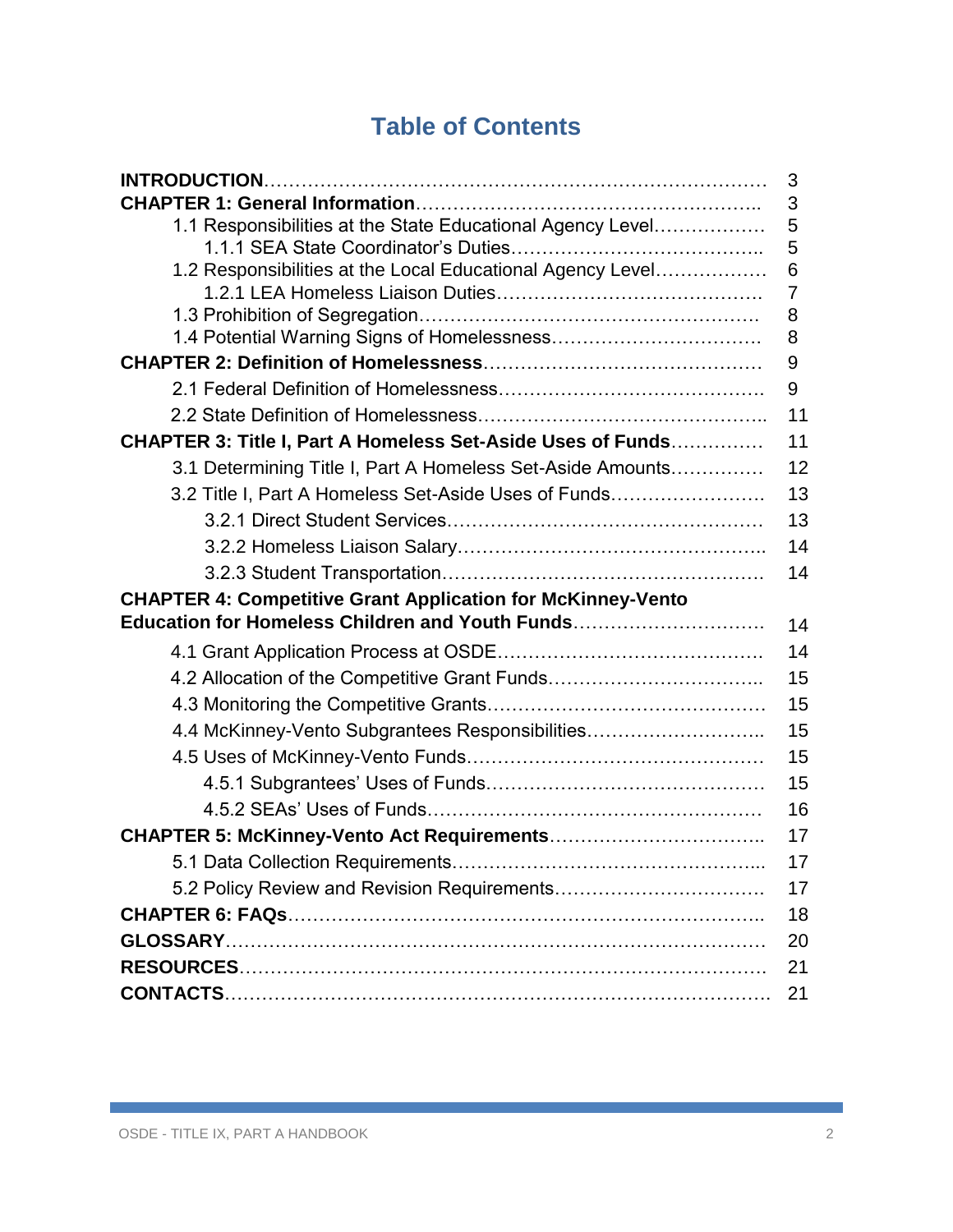# **INTRODUCTION**

The Education for Homeless Children and Youth (EHCY) program is authorized under the McKinney-Vento Homeless Assistance Act, as amended by the Every Student Succeeds Act (ESSA) of December 2015. The Oklahoma EHCY program addresses the needs of students experiencing homelessness in Local Educational Agencies (LEAs) throughout the state, by supporting homeless liaisons and by distributing funds from the U.S. Department of Education (USDE). The Oklahoma State Department of Education (OSDE) designates a State Coordinator to provide training and technical assistance, review policies and procedures, and monitor LEAs for program compliance to ensure that all children and youth experiencing homelessness are able to attend and fully participate in school.

The mission of the Education for Homeless Children and Youth program at OSDE is to ensure educational equity and success for students experiencing homelessness by providing support according to the McKinney-Vento Homeless Assistance Act. The program's vision at OSDE is that all students experiencing homelessness are provided the opportunity and support needed to be academically successful and able to achieve their goals.

# **CHAPTER 1: General Information**

In order to better support the education of homeless children and youth, the McKinney-Vento Homeless Assistance Act requires a compound of activities to be implemented by the State Educational Agencies (SEAs) and the Local Educational Agencies (LEAs). Among the most notable support activities are requirements for:

- SEAs and the LEAs to review and revise laws, regulations, practices, or policies that may act as a barrier to the enrollment, attendance, and success in the education of homeless children and youth;
- LEAs to use the McKinney-Vento Homeless Assistance Act definition of homeless when identifying and determining which students are eligible for services;
- LEAs to designate a local liaison to coordinate services to ensure that homeless children and youth enroll in school and have the opportunity to succeed academically;
- LEAs to coordinate the local plan required under Title I, Part A with the needs of homeless children and youth, including making a mandatory set-aside of funds under Title I, Part A to serve homeless children and youth;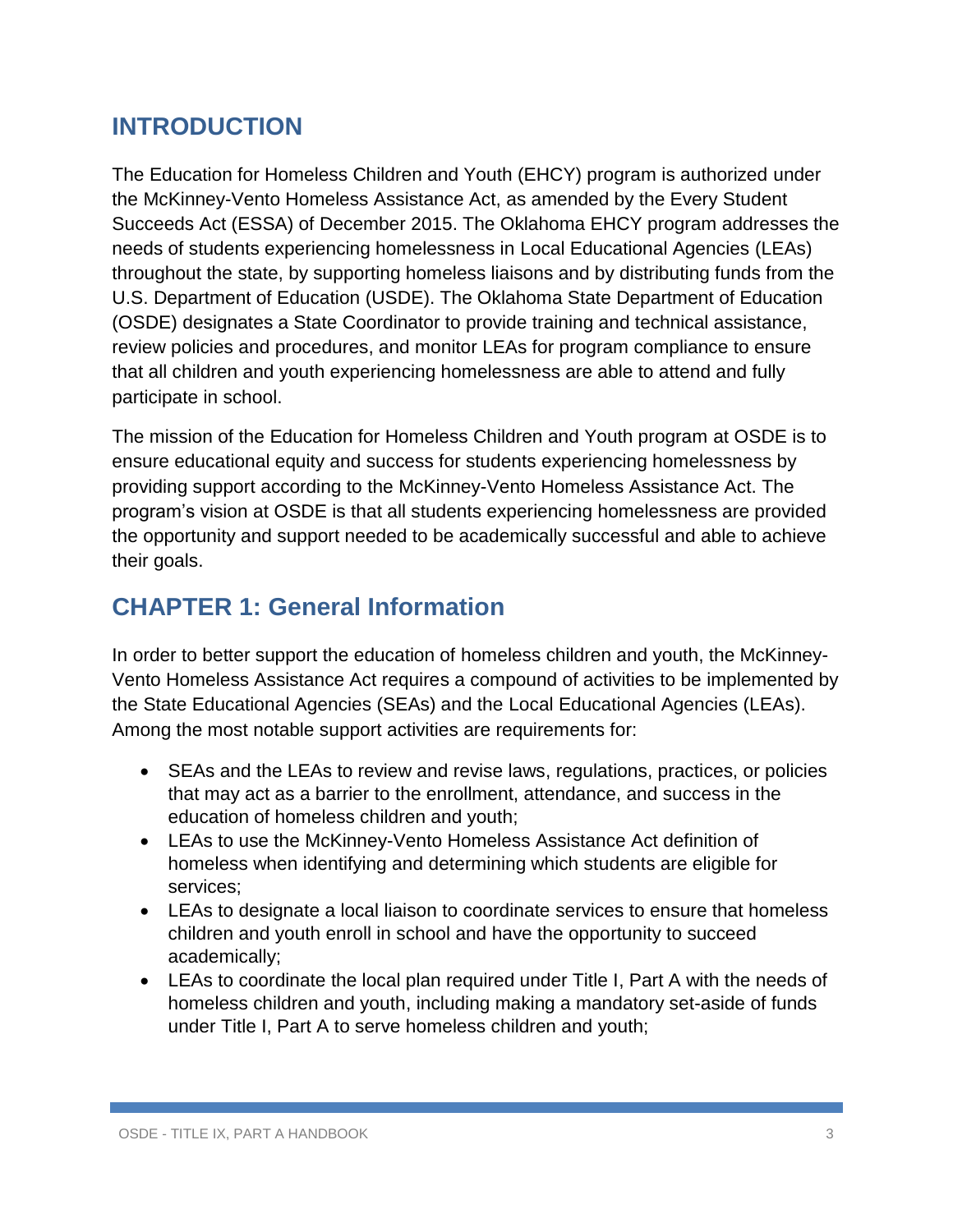- SEAs and LEAs to implement procedures to ensure homeless children and youth receive appropriate credit for full or partial coursework satisfactorily completed while attending a prior school;
- LEA school counselors to assist and advise homeless children and youth to improve college preparation and readiness;
- LEAs to inform unaccompanied homeless youth regarding their independent status on the Free Application for Federal Student Aid (FAFSA).

The McKinney-Vento Homeless Assistance Act guarantees to homeless children the following rights:

- to immediately enrollment in school;
- to attend school in school of origin or in the attendance area where the family currently resides;
- to receive transportation to school of origin if requested by parents and is in the best interest of the child;
- to receive comparable services as other schoolmates including transportation and supplemental services;
- to attend school along with children who are not homeless;
- to have their rights posted in all schools and other places around the community that low-income families and high-risk families may visit.

The McKinney-Vento Act includes, among other things, new or changed requirements focused on:

- 1. Identification of homeless children and youths;
- 2. Preschool-aged homeless children, including clarification that local liaisons must ensure that these children and their families have access to and receive services, if eligible, under LEA administered preschool programs, including Head Start, Part C of the Individuals with Disabilities Education Act (IDEA) (Early Intervention Program for Infants and Toddlers with Disabilities), and other preschool programs administered by the LEA;
- 3. Collaboration and coordination with other service providers, including public and private child welfare and social services agencies; law enforcement agencies; juvenile and family courts; agencies providing mental health services; domestic violence agencies; child care providers; runaway and homeless youth centers; providers of services and programs funded under the Runaway and Homeless Youth Act; and providers of emergency, transitional, and permanent housing, including public housing agencies, shelter operators, and operators of transitional housing facilities;
- 4. Professional development and technical assistance at both the State and local levels;
- 5. Removing enrollment barriers, including barriers related to missed application or enrollment deadlines, fines, or fees; records required for enrollment, including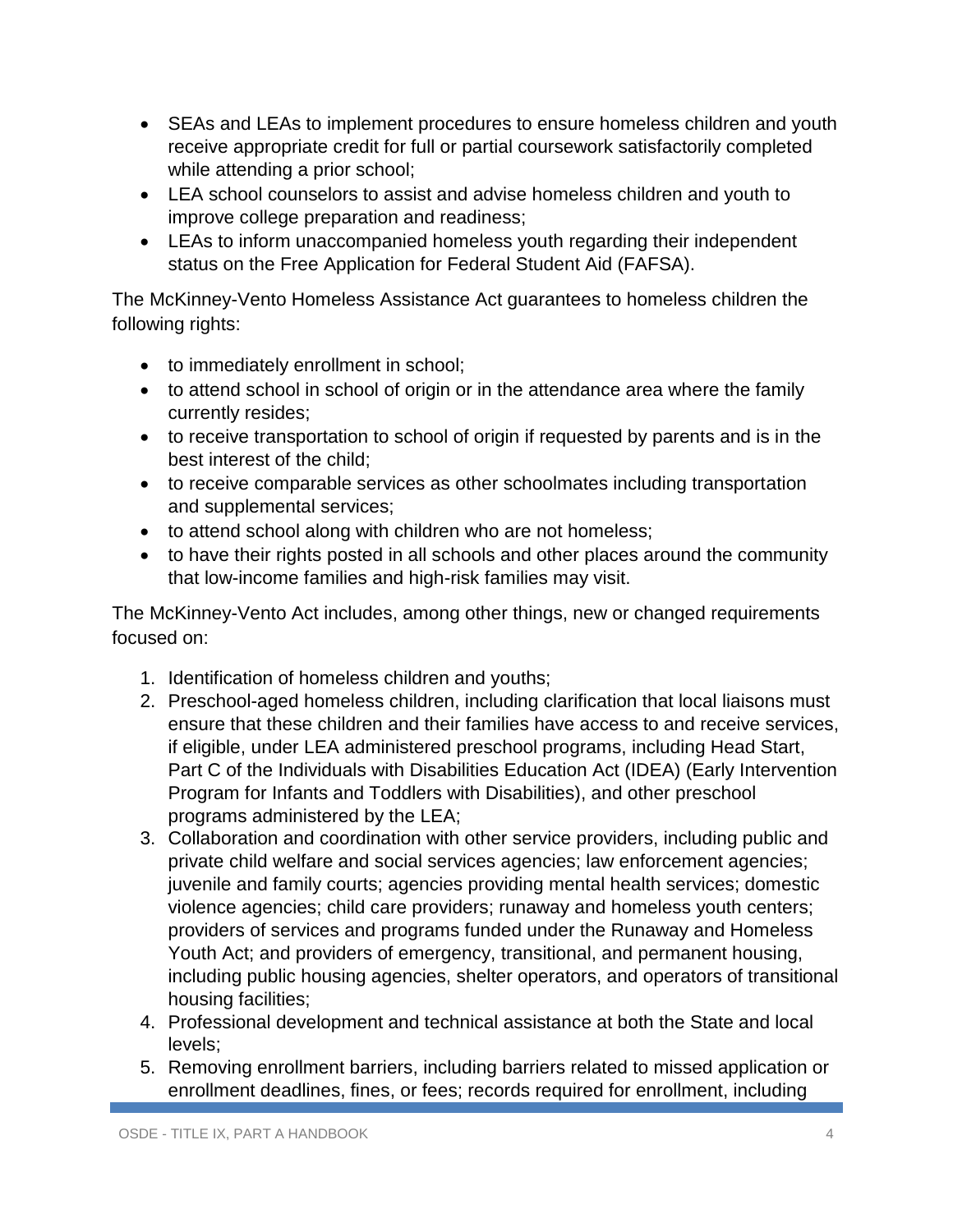immunization or other required health records, proof of residency, or other documentation; or academic records, including documentation for credit transfer;

- 6. School stability, including the expansion of school of origin to include preschools and receiving schools, and the provision of transportation until the end of the school year, even if a student becomes permanently housed;
- 7. Privacy of student records, including information about a homeless child's or youth's living situation; and
- 8. The dispute resolution process.

#### **1.1 Responsibilities at the State Educational Agency Level**

McKinney-Vento Act delineates responsibilities that SEAs must undertake in order to ensure homeless children and youth are served and represented. Under 42 U.S.C. §11432 (f) SEAs must:

- Gather data on the educational challenges and progress of homeless children and youth;
- Develop and carry out a State plan;
- Submit data to the Secretary as required;
- Facilitate coordination between the SEA and other state agencies;
- Coordinate and collaborate with educators, (including preschool programs), homeless and runaway children and youth providers, shelters, local liaisons, and community organizations;
- Provide technical assistance to LEAS in coordination with local liaisons to ensure compliance. (The U.S. Department of Education requires SEAs to monitor compliance in all LEAs, on a regular basis);
- Ensure that each homeless child and youth has equal access to the same free, appropriate public education, including preschool, as provided to other children and youth;
- Ensure that homeless children and youth have access to services to enable them to meet state academic achievement standards;
- Review and revise policies that may act as a barrier to the school enrollment, attendance, and success of homeless children and youth;
- Develop and implement professional development programs for school personnel to assist in serving homeless children and youth.

#### **1.1.1 SEA Coordinator's Duties**

The McKinney-Vento Homeless Assistance Act requires every State Educational Agency (SEA) to designate a Homeless State Coordinator that can sufficiently carry out duties as outlined under *42 U.S.C. §11432(d)(3).*

The SEA Coordinator's key duties include: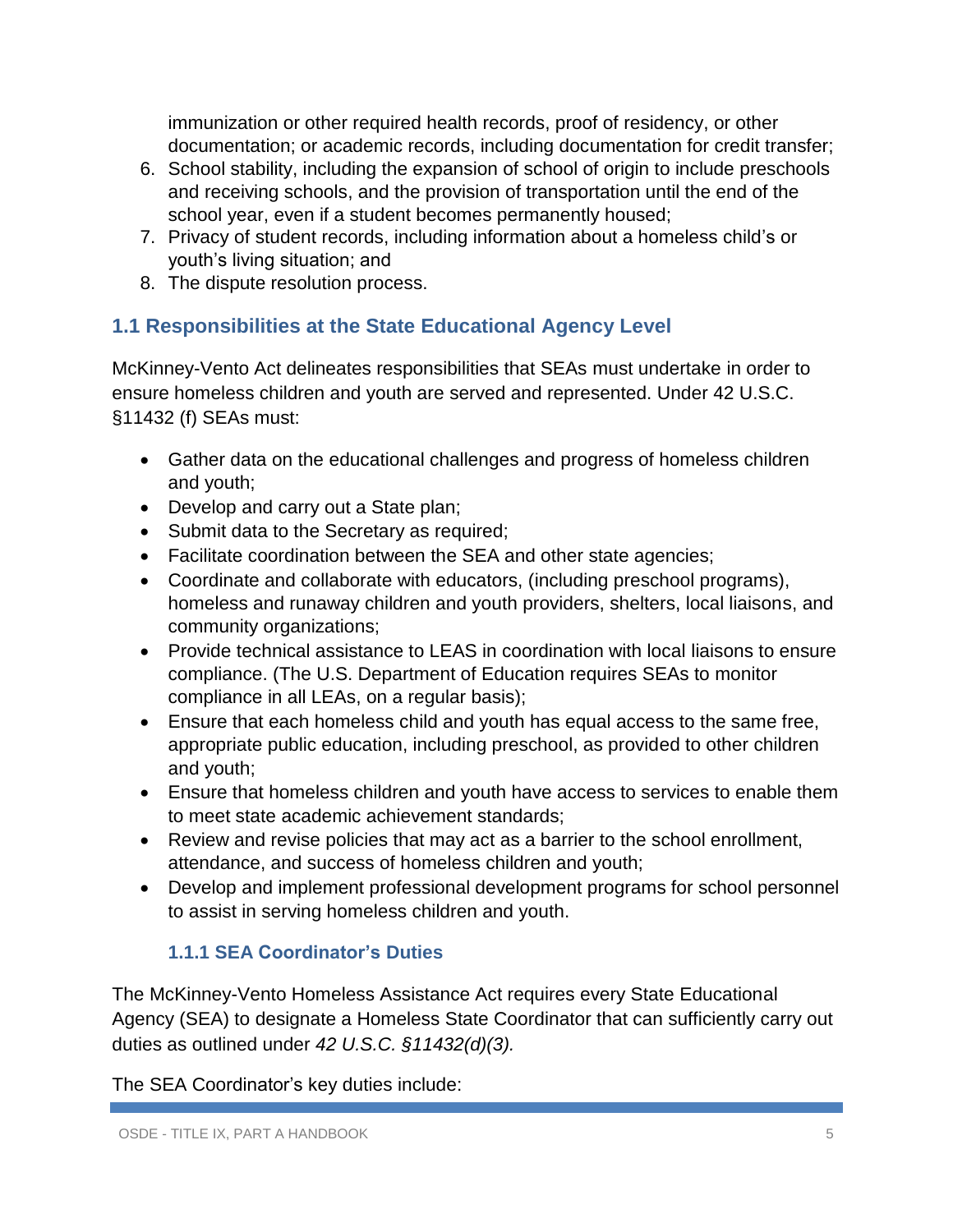- Posting on the SEA website an annually updated list of local educational agency (LEA) liaisons, and the number of homeless children and youth LEAs identify statewide; *[42 U.S.C. §§ (g)(6)(B); (f)(1)]*
- Responding to inquiries from homeless parents and unaccompanied youth; *[42 U.S.C. §(f)(7)]*
- Providing professional development programs for liaisons and others;*[42 U.S.C. §(f)(6)]*
- Monitoring LEAs to ensure compliance. *[42 U.S.C. §(f)(5)]*

#### **1.2 Responsibilities at the Local Educational Agency Level**

The McKinney-Vento Act provides several LEA requirements for serving homeless children and youth. Under section 42 U.S.C. §11432(g)(3) LEAs must:

- Immediately enroll the child or youth, even without records that are normally required for enrollment, or if the child or youth has missed application or enrollment deadlines during any period of homelessness;
- Assist with obtaining immunizations or other required health records;
- Continue a homeless child's or youth's education in the school of origin for the duration of homelessness and for the remainder of the academic year, even if the child or youth becomes permanently housed during an academic year;
- Enroll the homeless child or youth in any public school that non-homeless students who live in the attendance area in which the child or youth is actually living are eligible to attend;
- Presume that keeping the child or youth in the school of origin is in the child's or youth's best interest, except when doing so is contrary to the request of the parent, guardian, or unaccompanied youth;
- Consider student-centered factors related to the child's or youth's best interest, including factors related to the impact of mobility on achievement, education, health, and safety of homeless children and youth, giving priority to the request of the parent, guardian or unaccompanied youth;
- Provide a written explanation of the reasons for the LEA's decision, including information regarding the right to appeal to the parent, guardian, or unaccompanied youth, if the LEA sends the child to a school other than the one requested;
- Enroll the child or youth immediately in the school in which enrollment is sought if a dispute rises over eligibility, school selection or enrollment in a school, pending final resolution of the dispute;
- Provide services comparable to those received by other students in the school.
- Treat information about a homeless child's or youth's living situation with confidentiality, as a student education record;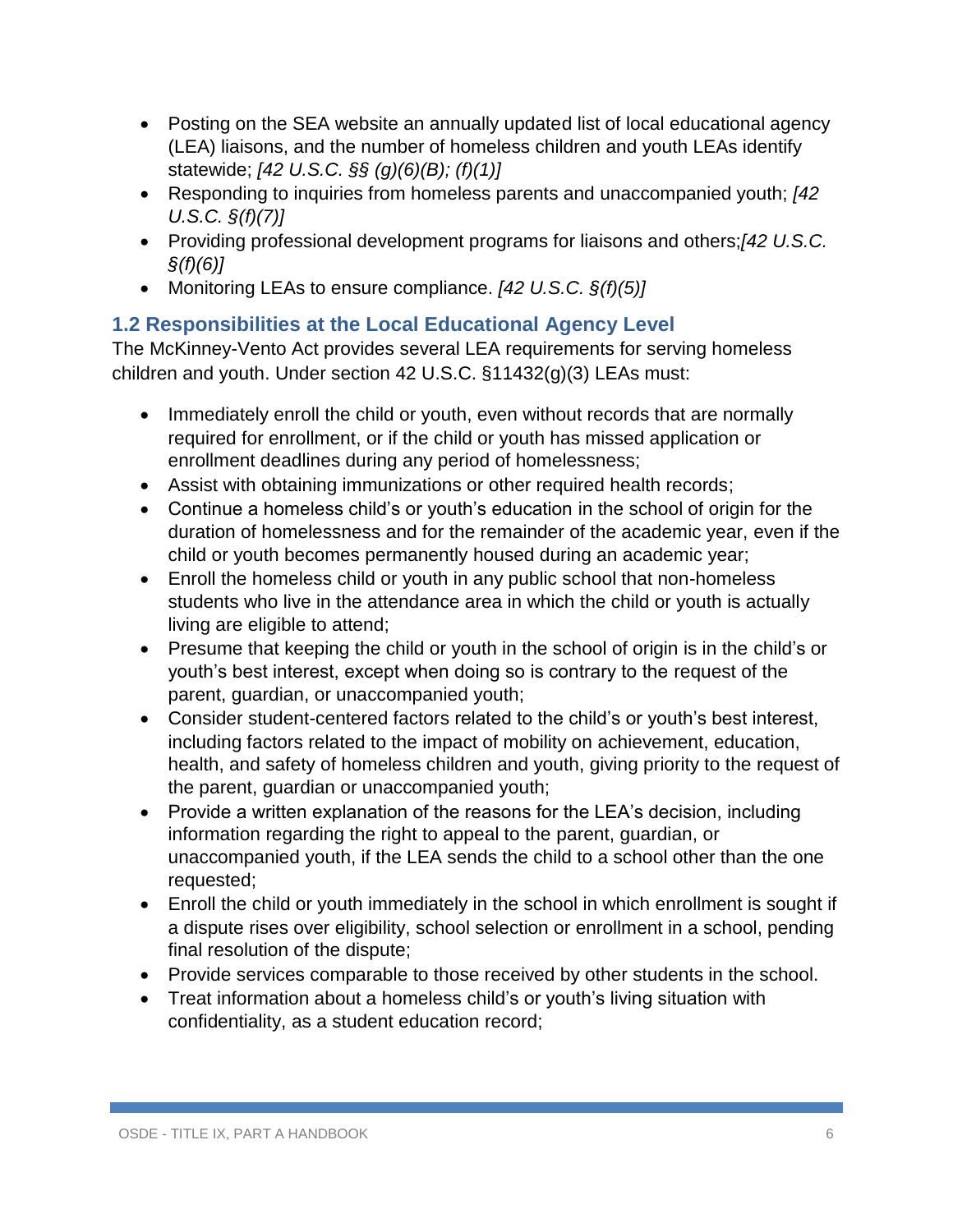Coordinate with local services agencies and other agencies or entities providing services to homeless children and youth and their families, including services and programs funded under the Runaway and Homeless Youth Act.

#### **1.2.1 LEA Homeless Liaison Duties**

Every LEA must designate a liaison for students experiencing homelessness. It is important that the Homeless Liaison has some knowledge and experience in dealing with federal programs and social worker responsibilities. It is important that the Homeless Liaison has knowledge of the LEA demographics, understands the community, has great communication skills, and has a commitment to serving the Homeless children and youth.

In 42 U.S.C. § 11432(g)(6)(A), the McKinney-Vento Act lists the responsibilities of the local homeless liaison. The law states that local homeless liaisons will ensure that:

- Homeless children and youth are identified by school personnel and through coordination activities with other entities and agencies;
- Homeless students enroll in, and have full and equal opportunity to succeed in school;
- Homeless children and youth, their families, and unaccompanied youth receive educational services for which they are eligible, including Head Start, early intervention services under Part C of the Individuals with Disabilities Education Act (IDEA), and other preschool programs administered by the LEA;
- Homeless families, children, and youth receive referrals to health care services, dental services, mental health and substance abuse services, and other appropriate services;
- Parents or guardians of homeless children and youth, and unaccompanied youth are informed of educational and related opportunities available to their children, and are provided with meaningful opportunities to participate in the education of their children;
- Parents or guardians of a homeless child or youth and unaccompanied youth are fully informed of all transportation services, including transportation to and from the school of origin, and are assisted in accessing transportation services to their selected school;
- Enrollment disputes are mediated in accordance with the requirements of the McKinney-Vento Homeless Assistance Act;
- Public notice of the educational rights of homeless students is disseminated in all schools and other places around the community;
- With the assistance of the LEA personnel, procedures are implemented to ensure homeless children and youth receive appropriate credit for full or partial coursework satisfactorily completed while attending a prior school;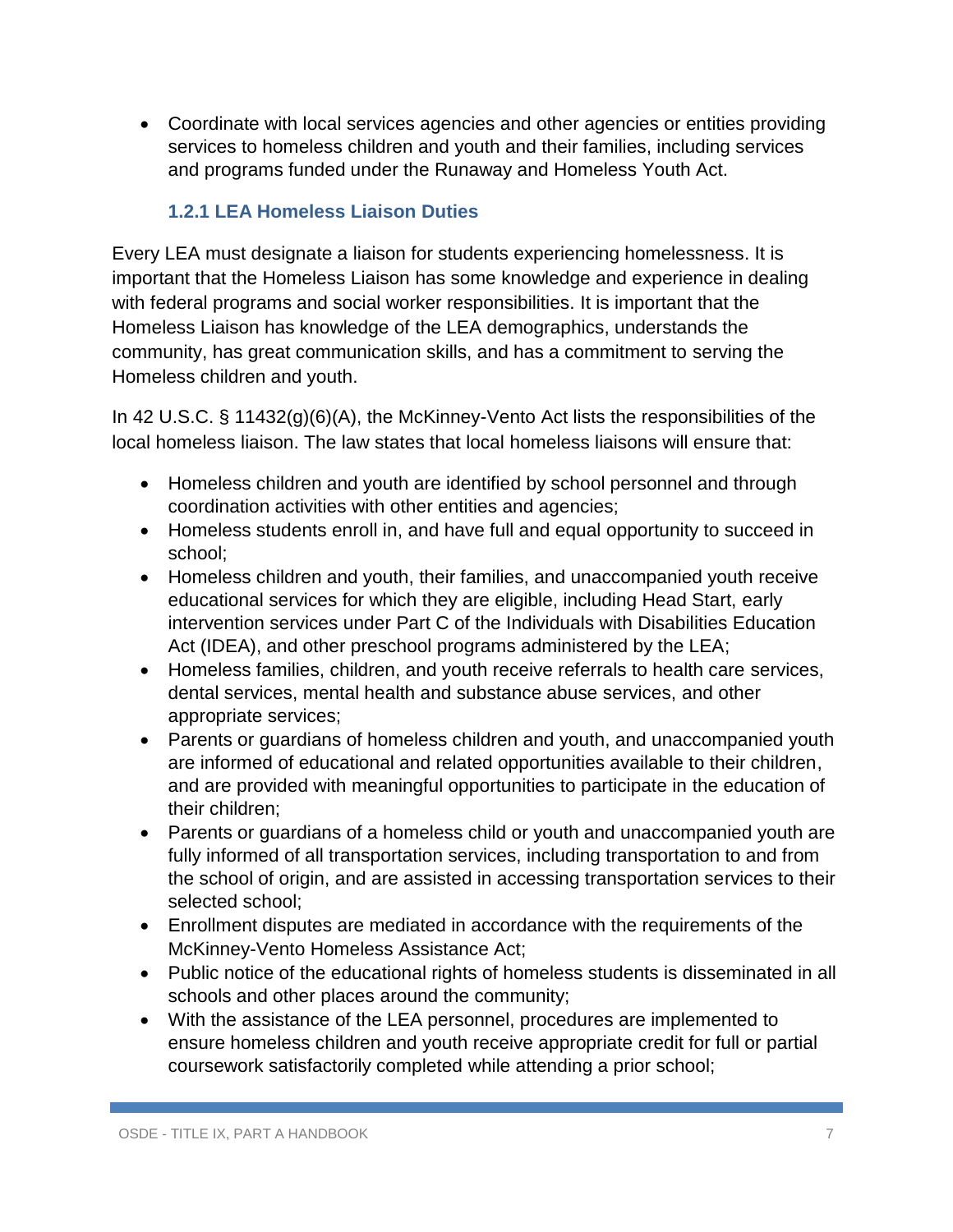- LEA school counselors assist and advise homeless children and youth to improve college preparation and readiness;
- Unaccompanied homeless youth are informed regarding their independent status on the Free Application for Federal Student Aid (FAFSA);
- School personnel who serve homeless children and youth, including the Homeless Liaison, receive professional development and other support.

#### **1.3 Prohibition of Segregation**

States receiving funds under 42 USC, Part B-Education for Homeless Children and Youths shall never segregate such child or youth in a separate school, or in a separate program within a school, based on such child's or youth's status as homeless. *[42 USC, Section 11432(e)(3)(A)]*

As an exception to this rule, "a State that has a separate school for homeless children or youths that was operated in fiscal year 2000 in a covered county shall be eligible to receive funds under this part for programs carried out in such school if—

(i) the school meets the requirements of subparagraph (C);

(ii) any local educational agency serving a school that the homeless children and youths enrolled in the separate school are eligible to attend meets the requirements of subparagraph (E); and

(iii) the State is otherwise eligible to receive funds under this part."

*[42 USC, Section 11432(e)(3)(B)]*

#### **1.4 Potential Warning Signs of Homelessness**

While the following are considered common signs, please recognize that they only offer general guidance. There is significant variability within the school-age homeless population. Individual students may differ significantly from the following general characteristics.

- Enrollment at multiple schools, lack of records, gaps in learning, poor/inconsistent attendance, inability to pay fees, poor organizational skills, poor ability to conceptualize;
- Poor hygiene, unmet medical/dental needs, respiratory problems, skin rashes, chronic hunger or food hoarding, fatigue and falling asleep in class;
- Erratic attendance and tardiness, numerous absences, lack of participation in field trips and/or afterschool activities, inability to contact parents;
- Lacking shower facilities/washers, etc., wearing clothes several days, inconsistent grooming;
- Social and behavioral challenges, such as extreme shyness, withdrawal, or aggression; clinginess; poor self-esteem; difficulty with peer and/or adult relationships; poor attention span; developmental delays; fear of abandonment; anxiety late in the school day;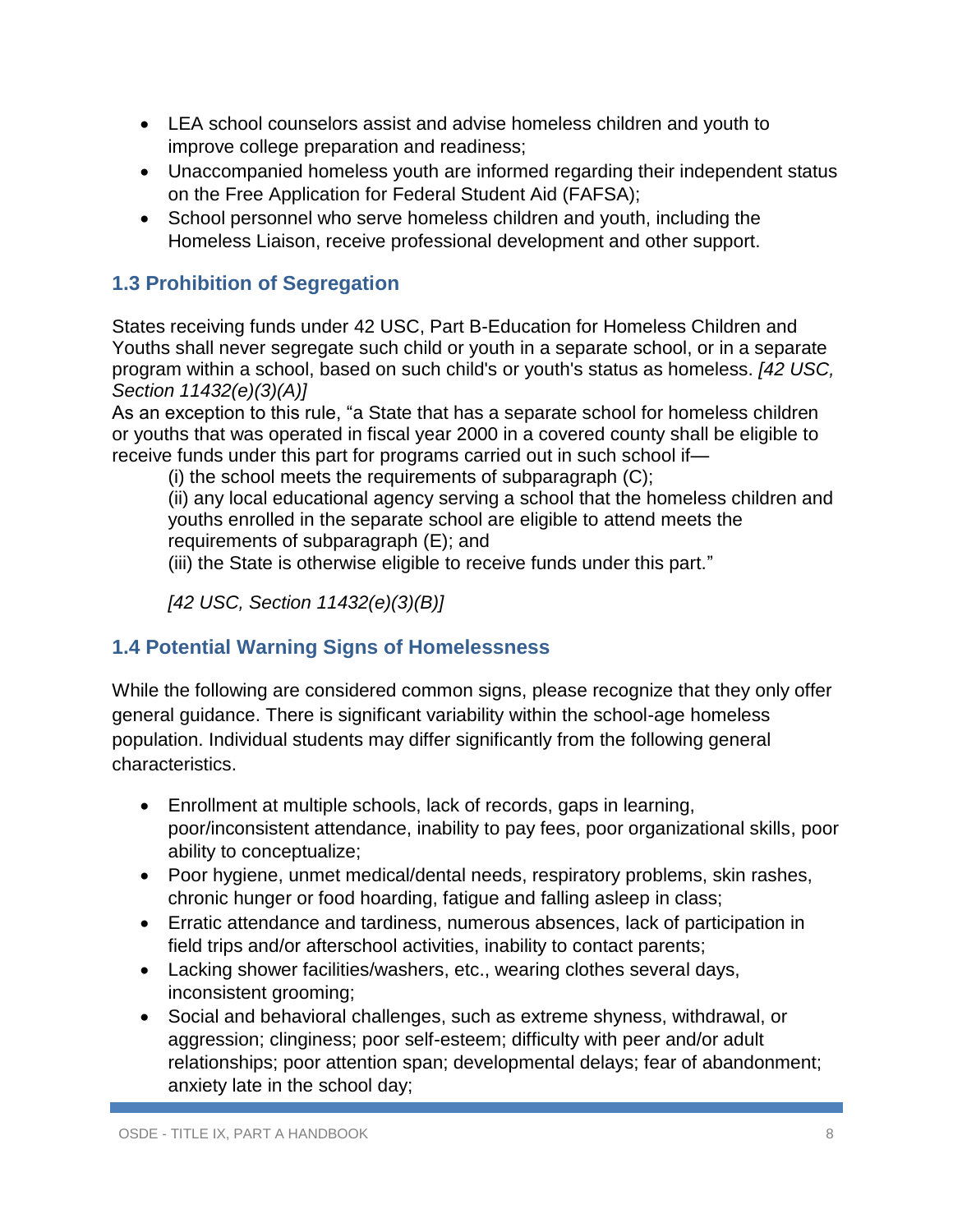Consistent lack of preparation for school, incomplete or missing homework, lack of basic school supplies; inability to complete special projects, loss of books and supplies on a regular basis, elevated concern for safety of belongings.

# **CHAPTER 2: Definition of Homelessness**

#### **2.1 Federal Definition of Homelessness**

Subtitle VII-B of the McKinney-Vento Homeless Assistance Act, Section 11434(a)(2) defines homeless children and youth as those who lack a fixed, regular, and adequate nighttime residence. The law provides several examples of situations that meet the definition. This includes children and youth:

- sharing housing due to a loss of housing, economic hardship, or a similar reason.
- living in hotels, motels, trailer parks, or camping grounds due to a lack of alternative adequate housing;
- living in emergency or transitional shelters;
- abandoned in hospitals;
- living in a public or private place not designated for, or normally used as, a regular sleeping accommodation for human beings;
- living in cars, parks, public spaces, abandoned buildings, substandard housing, bus or train stations, or similar places; and/or
- living in one of the above circumstances and who are migratory.

A *fixed residence* is one that is stationary, permanent, and not subject to change.

A *regular residence* is one that is used on a regular (i.e. nightly) basis.

An *adequate residenc*e is one that is sufficient for meeting both the physical and psychological needs typically met in home environments.

These determinations should be made on a case-by-case basis. In general, children or youth living on the streets, transitional housing shelters, cars, abandoned buildings, and other inadequate accommodations are considered homeless.

The USDE further specifies the following categories of homeless children and youth:

• Children and Youth in Transitional Shelters – Children and youth staying temporarily in trailer parks or camping areas because they lack adequate living accommodations should be considered homeless. Those living in trailer parks or camping areas on a long-term basis in adequate accommodations are not considered homeless;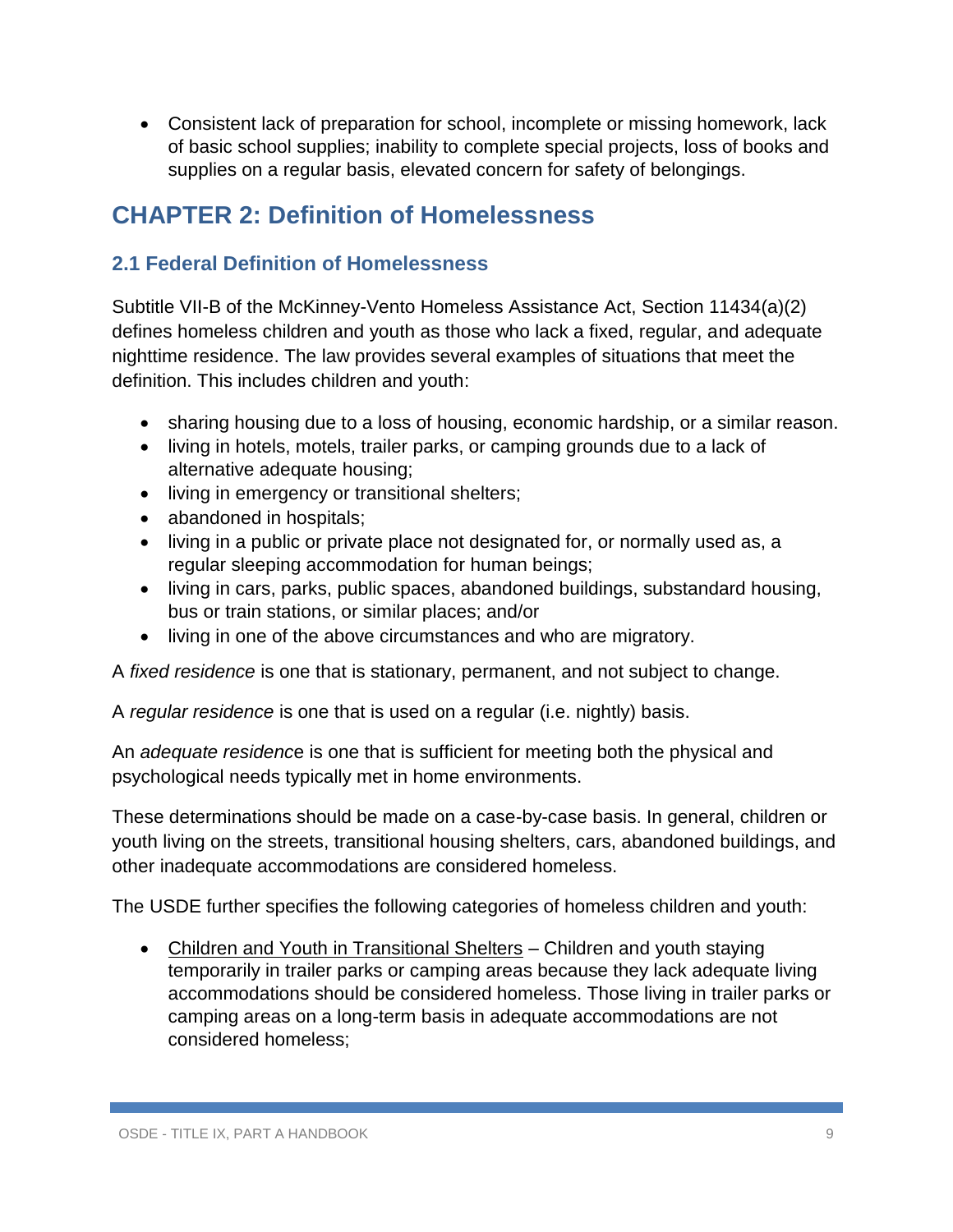- Doubled-Up Children and Youth Children and youth who are sharing housing with other families or individuals are considered homeless if they are doubled-up because of a loss of housing, economic hardship, or another similar situation. Families living in doubled-up accommodations voluntarily to save money generally are not considered homeless;
- Foster Children and Youth The Every Student Succeeds Act of 2015 (ESSA) removed "awaiting foster care placement" from the definition of homeless children and youth under the McKinney-Vento Act;
- Incarcerated Children and Youth Children and youth who are incarcerated for violation or alleged violation of a law should not be considered homeless, even if prior to their incarceration they would have been considered homeless because they were living in inadequate accommodations. Children and youth who are under the care of the State and are being held in an institution because they have no other place to live should be considered homeless. Once these children or youth are placed in more permanent facilities, they are no longer considered homeless;
- Migratory Children and Youth Migratory children and youth should not be considered homeless simply because they are children of migratory families. To the extent that migratory children are staying in accommodations not fit for habitation, they should be considered homeless;
- Runaways Children or youth who have run away from home and live in runaway shelters, abandoned buildings, the streets, or other inadequate accommodations are considered homeless, even if their parents have provided and are willing to provide a home for them;
- School-Age Unwed Mothers In general, if school-age unwed mothers or expectant mothers are living in homes for unwed mothers, and they have no other available living accommodations, they should be considered homeless. However, if they are staying in such a home only temporarily to receive specific health care or other services, and intend to move to adequate accommodations, they are not considered homeless;
- Sick or Abandoned Children and Youth There are instances where children and youth remain in a hospital beyond the time that they would normally stay for health reasons because they have been abandoned by their families. These children and youth should be considered homeless because they have no other place to live. Children and youth who were homeless prior to hospitalization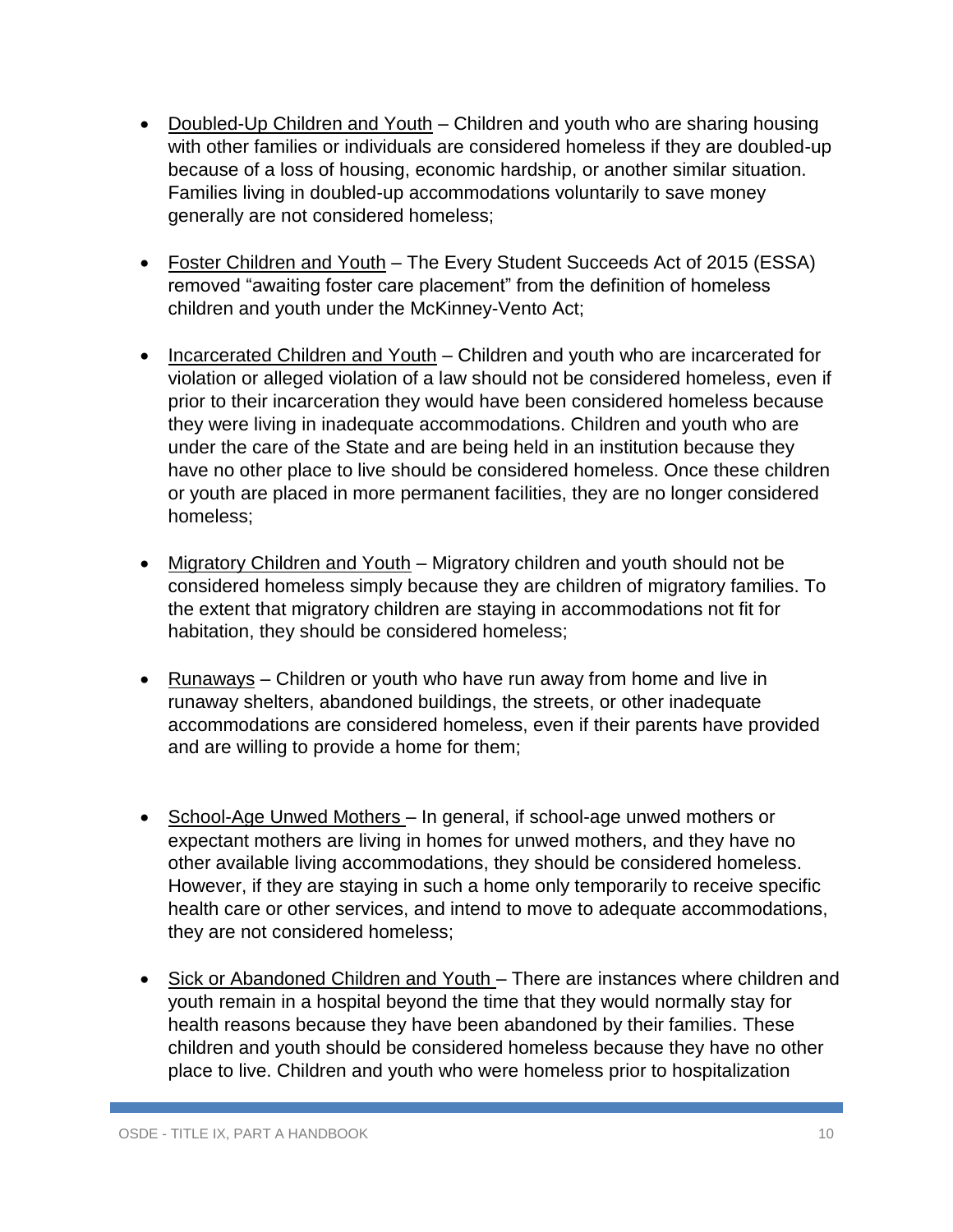should be considered to be homeless while they are in the hospital, unless regular and adequate living accommodations will be made available to them upon release from the hospital;

 Throwaways – Throwaway children or youth (i.e. those whose parents or guardians will not permit them to live at home) are considered homeless if they live on the streets, in shelters, or in other transitional or inadequate accommodation.

#### **2.2 State Definition of Homelessness**

Oklahoma's Senate Bill (SB) 511 went into effect in 2015. SB 511 instructs the Oklahoma Commission on Children and Youth, which is the agency that serves at-risk youth, to include recommendations for the development and improvement of services for homeless children and youth in their annual report. The Office of Planning and Coordination Steering Committee (P&C Steering Committee) is a sub-committee of the Oklahoma Commission on Children and Youth Board of Commissioner's. The P&C Steering Committee through its assessment activities identified what appear to be two sub-populations of children and youth at risk of becoming homeless or experiencing homelessness, which are:

- 1. Children and Youth that are a member of an economically fragile family;
- 2. Children and Youth that exit the state child serving system at age 18.

# **CHAPTER 3: Title I, Part A Homeless Set-Aside Uses of Funds**

ESSA, Section 1115(c)(2)(E) indicates that serving homeless students is an integral part of Title I, Part A. Homeless students who attend any school served by an LEA, regardless of whether the school receives Title I, Part A funds, are eligible for Title I services. Specifically, an LEA must reserve such funds as are necessary to provide services to homeless students who attend non-Title I schools that are comparable to those provided to students in Title I schools. These services may include providing educationally related support services to homeless children in shelters and other locations where they may live. [ESSA, Section 1113(c)(3)(A)]

Two principles govern the usage of homeless set-aside funds:

1. The services must be reasonable and necessary to assist students experiencing homelessness to take advantage of educational opportunities;

2. The funds must be used only as a last resort when funds or services are not available from other public or private sources.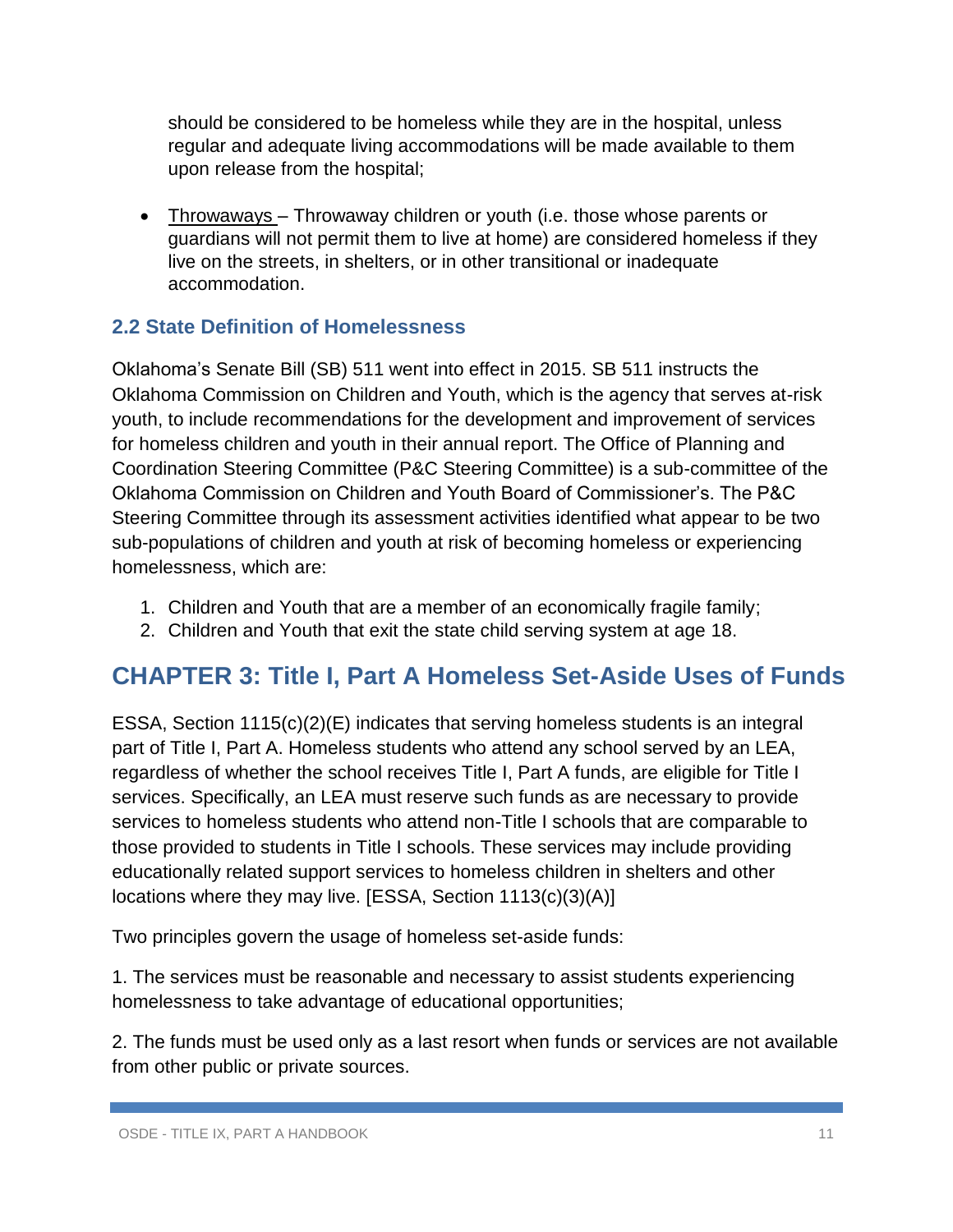#### **3.1 Determining Title I, Part A Homeless Set-Aside Amounts**

Determining an appropriate homeless set-aside amount requires coordination between the school district's Title I, Part A and McKinney-Vento programs. The set-aside may be determined based on an assessment of the needs of students experiencing homelessness within the district, considering both the number and needs of these students [20 U.S.C. § 6313(c)(3)(C)(i)]; this assessment may be the same as the needs assessment conducted as part of the district's McKinney-Vento subgrant application process [42 U.S.C. § 11433(b)(1)]. Further, the set-aside must be determined based on the total Title I, Part A allocation received by the district, and reserved prior to any allowable expenditures or transfers by the district [20 U.S.C. § 6313(c)(3)(B)].

Districts should establish their own methods for determining their homeless set-aside while working with the State offices for Title I and McKinney-Vento, as appropriate. When determining the set-aside amount, the Title I director and the local homeless liaison should partner to gather and review relevant data in order to ensure that sufficient Title I, Part A funds are reserved to meet the needs of students experiencing homelessness. As a reminder, in determining the set-aside amount, districts should allow for the provision of services to meet the unique needs of homeless students who attend Title I, Part A schools that are above and beyond services provided through the regular Title I, Part A programs at those schools, in addition to the provision of services to homeless students who do not attend Title I, Part A schools.

Once a district has identified the needs of students experiencing homelessness to be addressed, the amount of funds necessary to provide services should be determined. In addition to planning interventions based on student needs, planned services should be of sufficient time and intensity to impact students' academic outcomes. Possible methods for calculating the set-aside amount include:

• determining a percentage of the district's Title I, Part A funds to reserve for the homeless set-aside;

• multiplying the number of students experiencing homelessness identified by the district by the Title I, Part A per-pupil allocation;

• matching the amount of McKinney-Vento subgrant dollars received by the district, if applicable; or

• adjusting previous set-aside amounts based on past set-aside expenditures and trend data, such as the number of students experiencing homelessness identified, these students' academic outcomes and educational needs, and changes to the community's poverty levels and/or economy.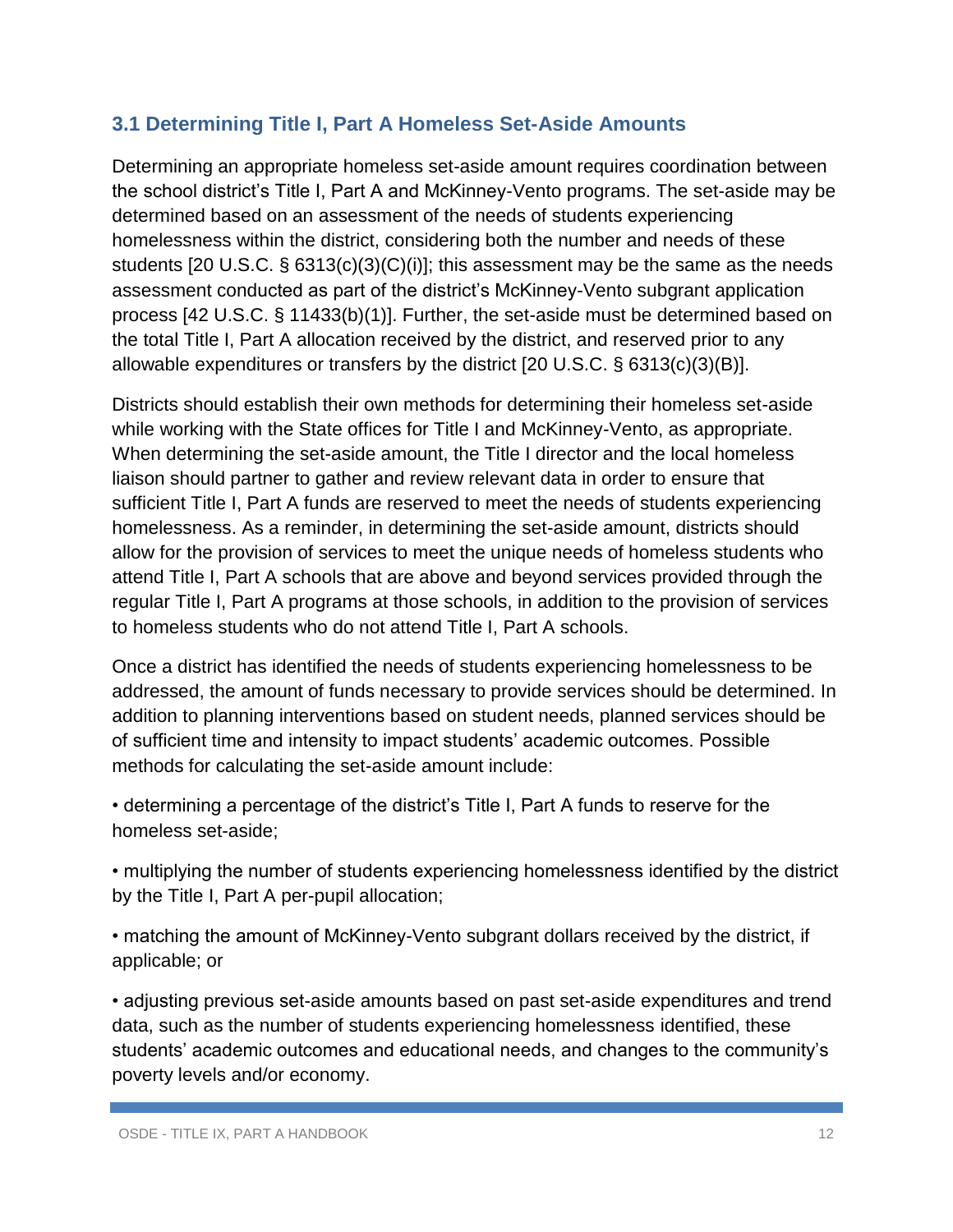#### **3.2 Title I, Part A Homeless Set-Aside Uses of Funds**

#### **3.2.1 Direct Student Services**

Title I, Part A funds may provide a wide variety of services to homeless students. In addition to providing services to assist homeless students in meeting the State's challenging academic achievement standards, Title I, Part A funds may be used to provide services that may not ordinarily be provided to other Title I students. For example, to help homeless students effectively take advantage of educational opportunities, an LEA may use Title I, Part A funds to provide, where appropriate, items or services including, but not limited to:

- Clothing that is necessary to meet a school's dress or uniform requirement;
- Clothing and shoes necessary to participate in physical education classes;
- Student fees that are necessary to participate in the general education program, including textbooks;
- Personal school supplies such as backpacks and notebooks;
- Birth certificates necessary to enroll in school;
- Immunizations:
- Medical and dental services;
- Eyeglasses and hearing aids;
- Counseling services to address anxiety related to homelessness that is impeding learning;
- Outreach services to students living in shelters, motels, and other temporary residences;
- Extended learning time (before and after school, Saturday classes, summer school) to compensate for lack of quiet time for homework experienced in shelters or other overcrowded living conditions;
- Tutoring services, especially in shelters or other locations where homeless students live;
- Parental involvement specifically oriented to reaching out to parents of homeless students;
- Fees for AP and IB testing;
- Fees for SAT/ACT testing;
- GED testing for school-age students.

Several principles govern the use of Title I, Part A Funds to provide such services to homeless students. First, the services must be reasonable and necessary to assist homeless students to take advantage of educational opportunities. [ESSA, Section 1113(c)(3)(A)]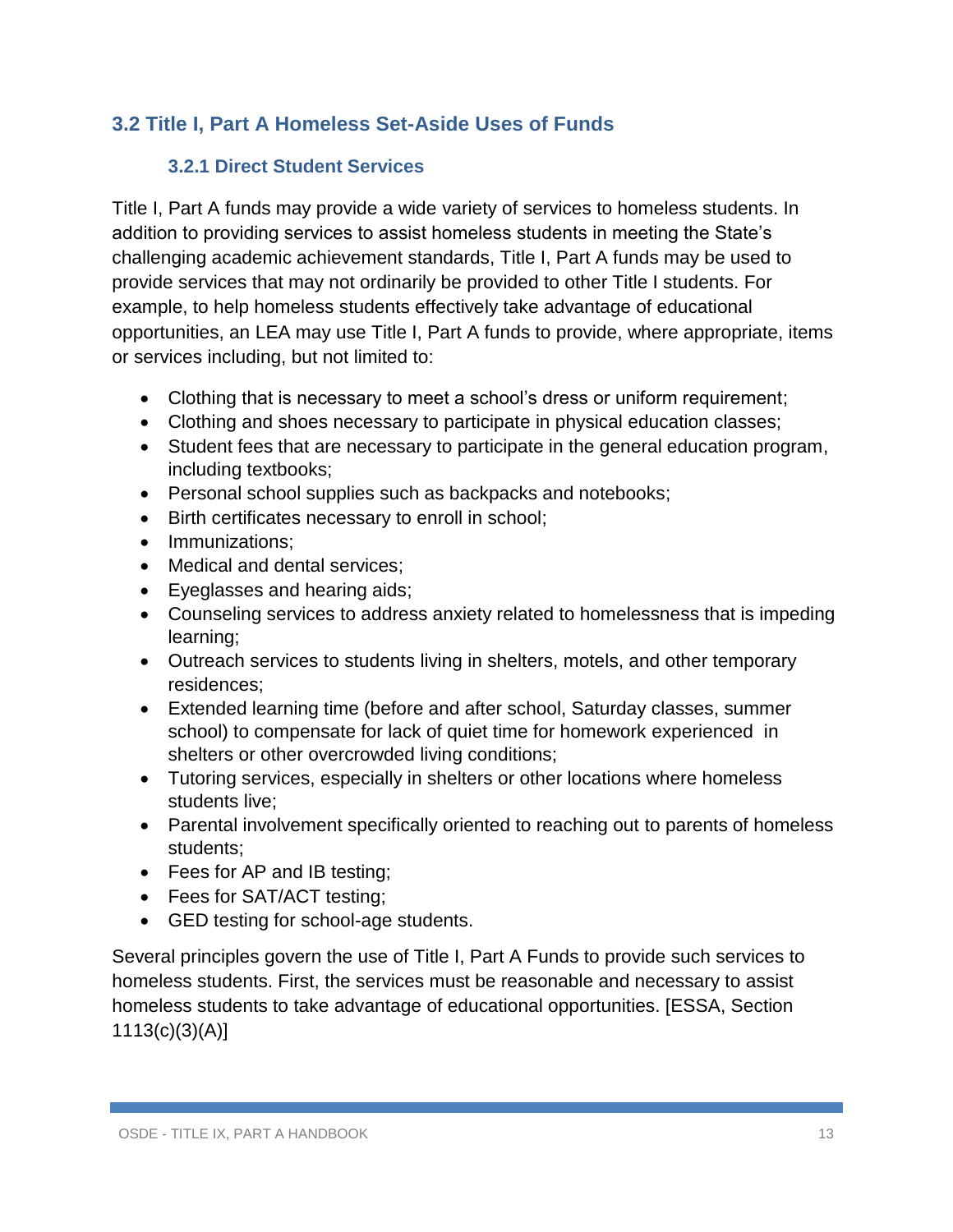Second, Title I, Part A funds must be used as a last resort when funds or services are not reasonably available from other public or private sources, such as the U.S. Department of Agriculture's free-and reduced-price school lunch program, public health clinics, or local discretionary funds (sometimes provided by the PTA) used to provide similar services for economically disadvantaged students generally. [ESSA, Section 1115(e)(2)]

#### **3.2.2 Homeless Liaison Salary**

Title I, Part A set aside funds also may be used to support the salary of a homeless liaison. The McKinney-Vento Homeless Assistance Act requires each LEA in a State to designate an appropriate staff person, who may also be a coordinator for other Federal programs, as well as a liaison for homeless children and youth.

#### **3.2.3 Student Transportation**

Title I, Part A Homeless set aside funds may be used to transport homeless students to and from school. If the student is living outside the school of origin's LEA, the LEA where the student is living and the school of origin's LEA must determine how to divide the responsibility and cost of providing transportation, or they must share the responsibility and cost equally.

# **CHAPTER 4: Competitive Grant Application for McKinney-Vento Education for Homeless Children and Youth Funds**

#### **4.1 Grant Application Process at OSDE**

OSDE makes competitive grants available to LEAs to facilitate the enrollment, attendance, and success of homeless children and youth in Oklahoma's public schools. Requests for applications from LEAs are announced every three years based on the availability of funds. Application materials and information are posted on OSDE's website.

The Office of Federal Programs (OFP) provides technical assistance and support with the application process to prospective applicants statewide through webinars and telephone consultation.

Completed applications are received by the OFP and screened for eligibility and completeness. Applications are then reviewed and rated using OFP's process for reviewing competitive grants.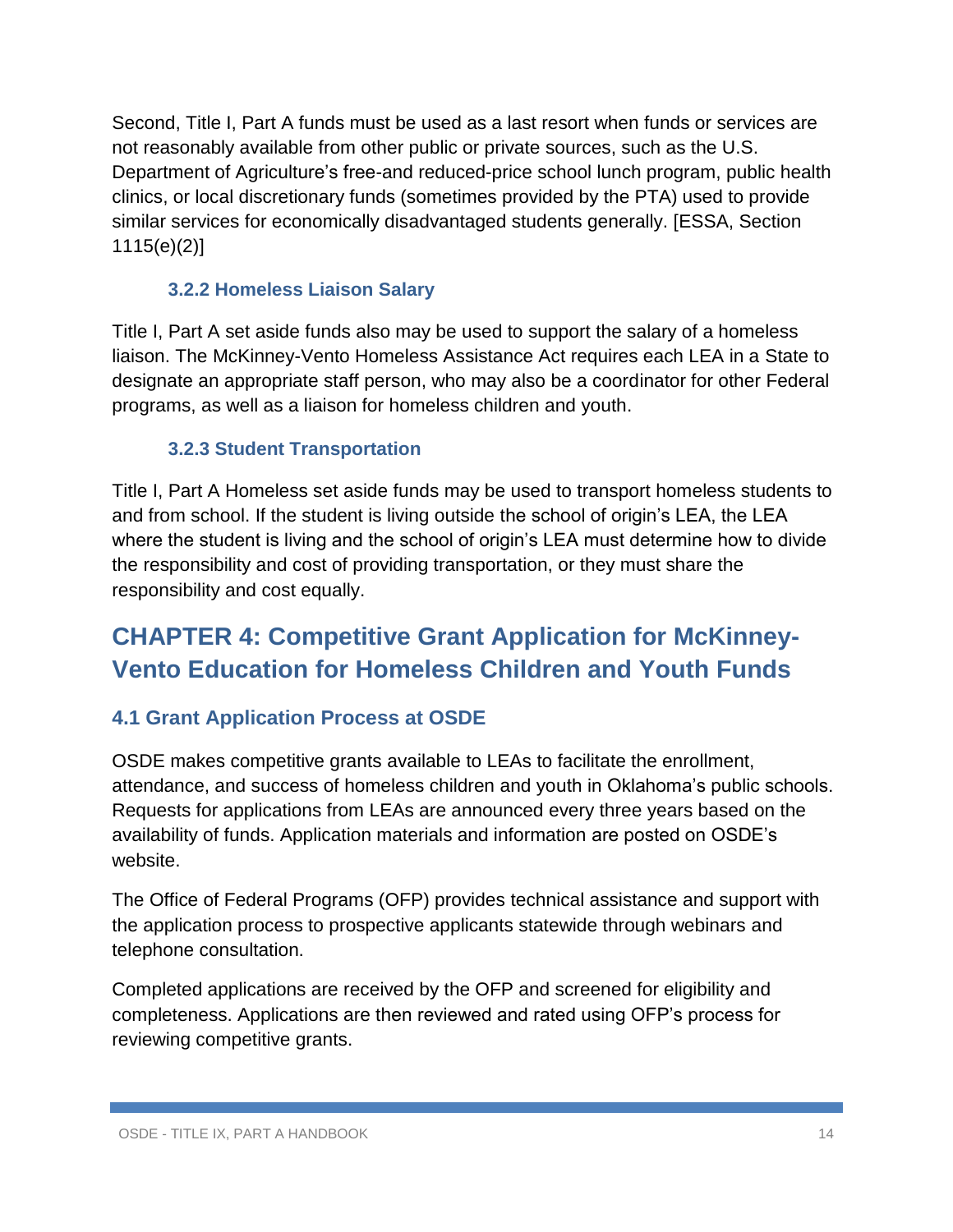#### **4.2 Allocation of the Competitive Grant Funds**

Upon the awarding of the competitive grants, the available grant funds are allocated until the funds are exhausted. Approved grantees are notified and are required to submit a budget to be approved by the state homeless education coordinator. The budget is submitted and approved through the Consolidate Application.

#### **4.3 Monitoring the Competitive Grants**

The grantees are provided technical assistance in administering the grant according to the McKinney-Vento Homeless Assistance Act and guidance. The grants are monitored through:

- The budget approval process that assures that the approved competitive grant is the foundation of any request for funds;
- The annual desk or onsite monitoring of each grantee;
- The annual submission of the Title IX, Part A, McKinney-Vento Homeless Assistance Program End of Year Evaluation Report.

#### **4.4 McKinney-Vento Subgrantees Responsibilities**

McKinney-Vento Homeless Assistance Act Education for Homeless Children and Youth grants may be awarded annually up to three years, to a grantee contingent upon the continuation of federal funding and the successful completion of the following:

- Onsite monitoring;
- On-time submission of the annual Homeless Census Report;
- On-time submission of a Title IX, Part A, McKinney-Vento Homeless Assistance Program End of Year Evaluation Report.

#### **4.5 Uses of McKinney-Vento Funds**

USDE allocates McKinney-Vento funds to States to carry out activities for homeless children and youth authorized under 42 USC. The Subgrantee LEAs, as well as each recipient State, may use these funds.

#### **4.5.1 Subgrantees' Uses of Funds**

An LEA may use McKinney-Vento funds to assist homeless children and youth in enrolling, attending, and succeeding in school. In particular, the funds may support any of the activities authorized under section 723(d) of the McKinney-Vento Act (42 U.S.C. 11433(d)), including the following: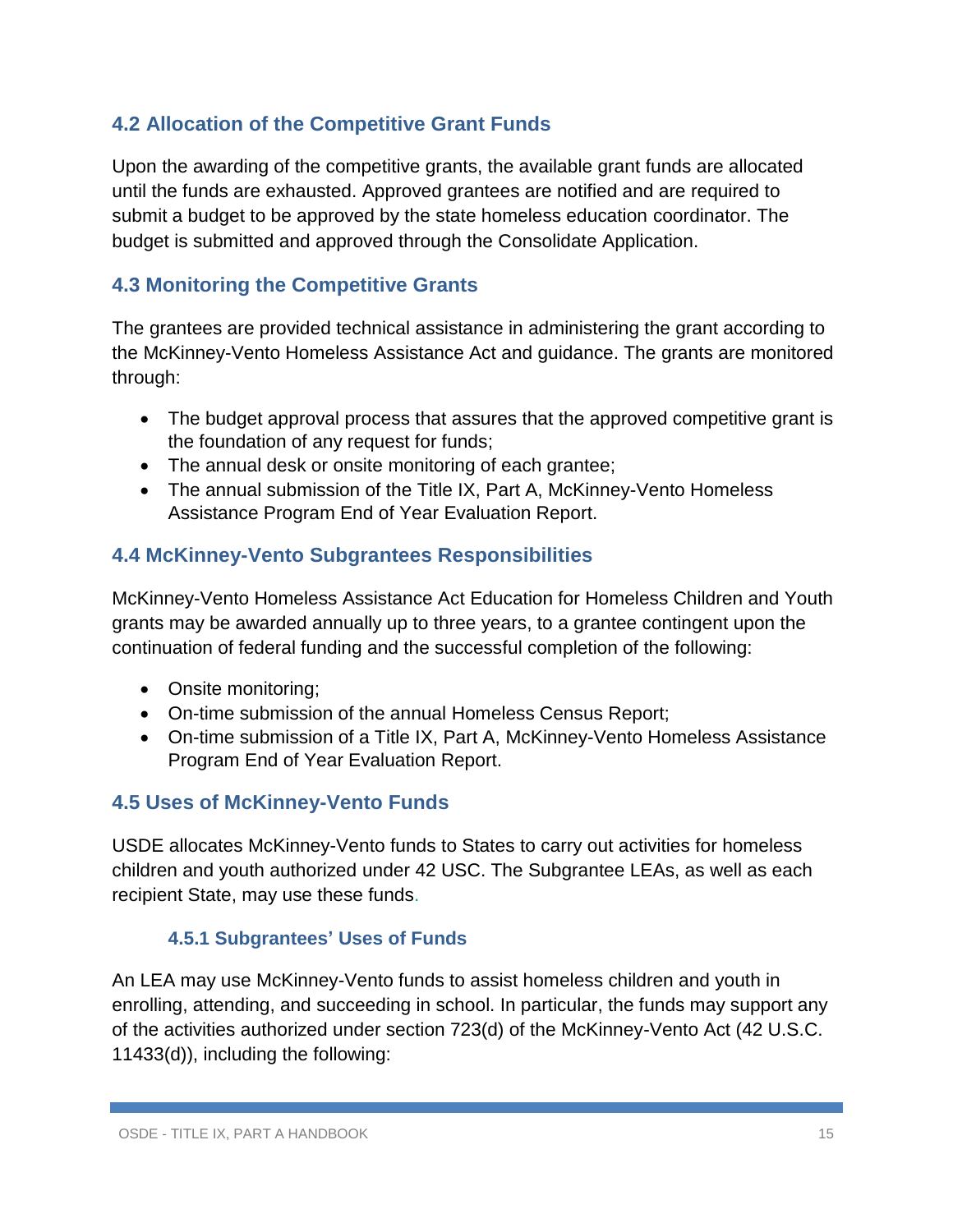- Supplemental educational services, such as tutoring and other academic enrichment programs;
- Expedited evaluations for various educational services;
- Professional development activities for educators and pupil services personnel working with homeless students;
- Health referral services:
- Defraying the excess cost of transportation in order to enable students to attend the school of origin;
- Early childhood education programs for preschool-aged homeless children;
- Services and assistance to attract, engage, and retain homeless children and youth and unaccompanied youth in public school programs;
- Before and after-school, mentoring, and summer programs with educational activities;
- Payment of fees and costs associated with tracking, obtaining, and transferring records of homeless children and youth;
- Education and training for parents of homeless children and youth about rights and resources;
- Development of coordination between schools and agencies providing services;
- Provision of pupil services (including violence prevention counseling) and referrals for such services;
- Activities to address needs that may arise from domestic violence;
- Adaptation of space and purchase of supplies for non-school facilities to provide services listed above;
- Provision of school supplies, including those to be distributed at shelters or other appropriate locations; and
- Other extraordinary or emergency assistance needed to enable homeless students to attend school.

While there are many allowable uses of funds under McKinney –Vento competitive grant, LEAs **are not allowed** to use such funds for:

- Rent:
- Utilities:
- Clothing for parents.

#### **4.5.2 SEAs' Uses of Funds**

A State may use its McKinney-Vento allocation for the following purposes:

 State activities - A State that receives an allocation greater than the State minimum allotment (i.e., greater than \$150,000) may reserve for State-level activities up to 25 percent of its allocation for that fiscal year. A State funded at the minimum level may reserve for State-level activities up to 50 percent of its allocation for that fiscal year. The SEA may conduct these activities directly or through grants or contracts.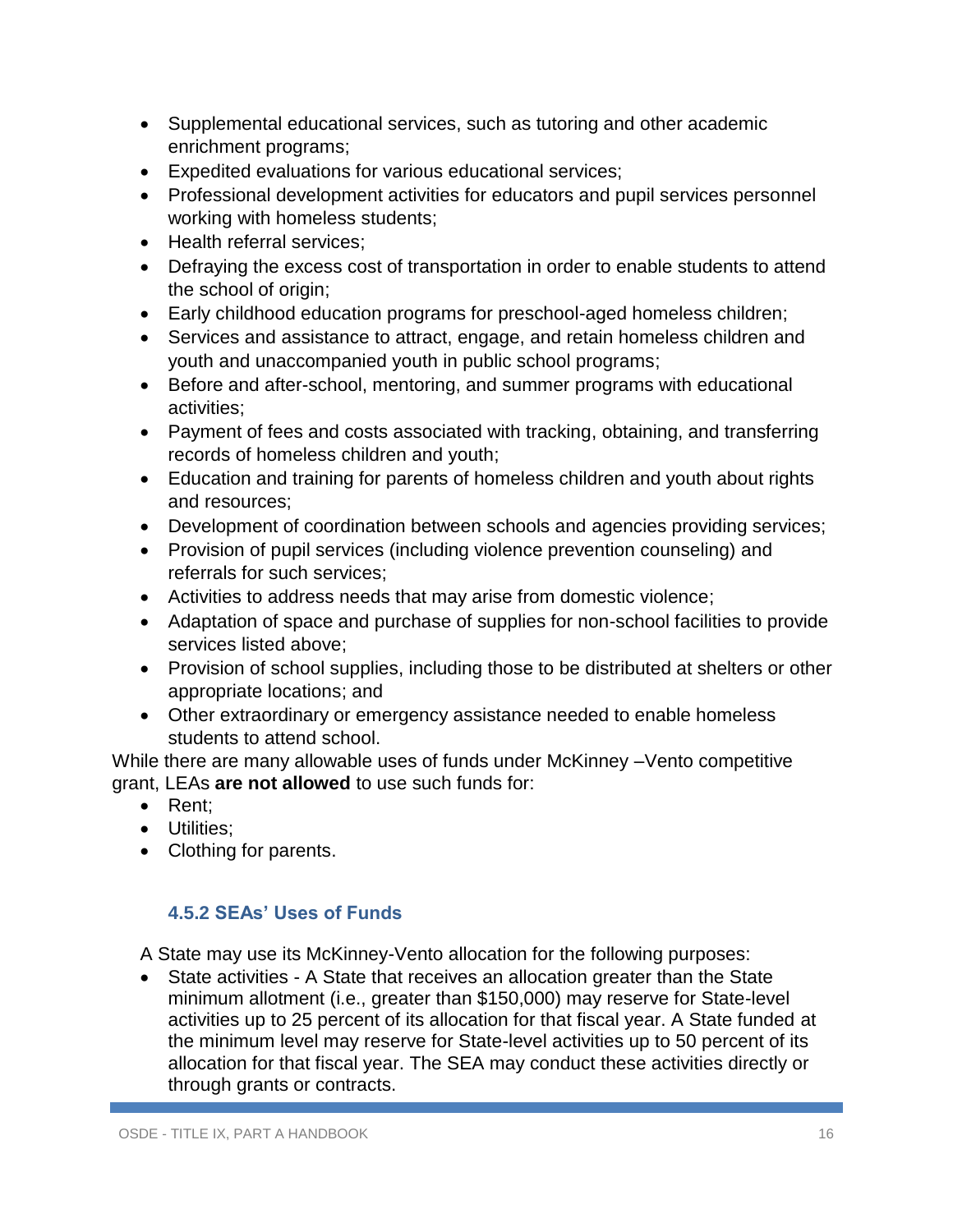Subgrants to LEAs - An SEA must award funds not reserved for State-level activities to LEAs on a competitive basis.

# **CHAPTER 5: McKinney-Vento Act Requirements**

#### **5.1 Data Collection Requirements**

The U.S. Department of Education (USDE) requires all LEAs, with and without subgrants, to submit information to determine the extent to which homeless children and youth have access to a free, appropriate, public education under Title IX, Part A of ESSA. All data reported must be based on actual student enrollment. Estimated numbers are not acceptable.

LEA Homeless liaisons should work with their LEA to implement a system to collect the needed data on each homeless student who is identified and enrolled. This data collection can be facilitated by the use of an intake form at the time of enrollment, or when a currently enrolled child becomes identified as homeless.

LEAs must also identify the primary nighttime residence for each homeless student identified and enrolled. The primary nighttime residence indicates the type of temporary residence in which the student resides.

The data in the Education for Homeless Children and Youth Homeless Census Report is a part of the LEA state reporting requirements and should be collected in the student database system. This report can be found in the Grants Management System (GMS). LEAs will be notified by electronic mail as to the date this report is due to the OFP. Directions for the completion of this survey will be included in technical assistance sessions and with the survey notification letter sent electronically.

#### **5.2 Policy Review and Revision Requirements**

Annually, LEAs must review and revise any laws, regulations, practices, or policies that may act as a barrier to the enrollment, attendance, and success in school of homeless children and youth. In the review of such laws, regulations, practices, or policies, LEAs should give specific consideration to the laws regarding the following areas:

- Identification
- School Selection
- Enrollment
- Transportation
- Services
- Resolution of Disputes
- Free Meals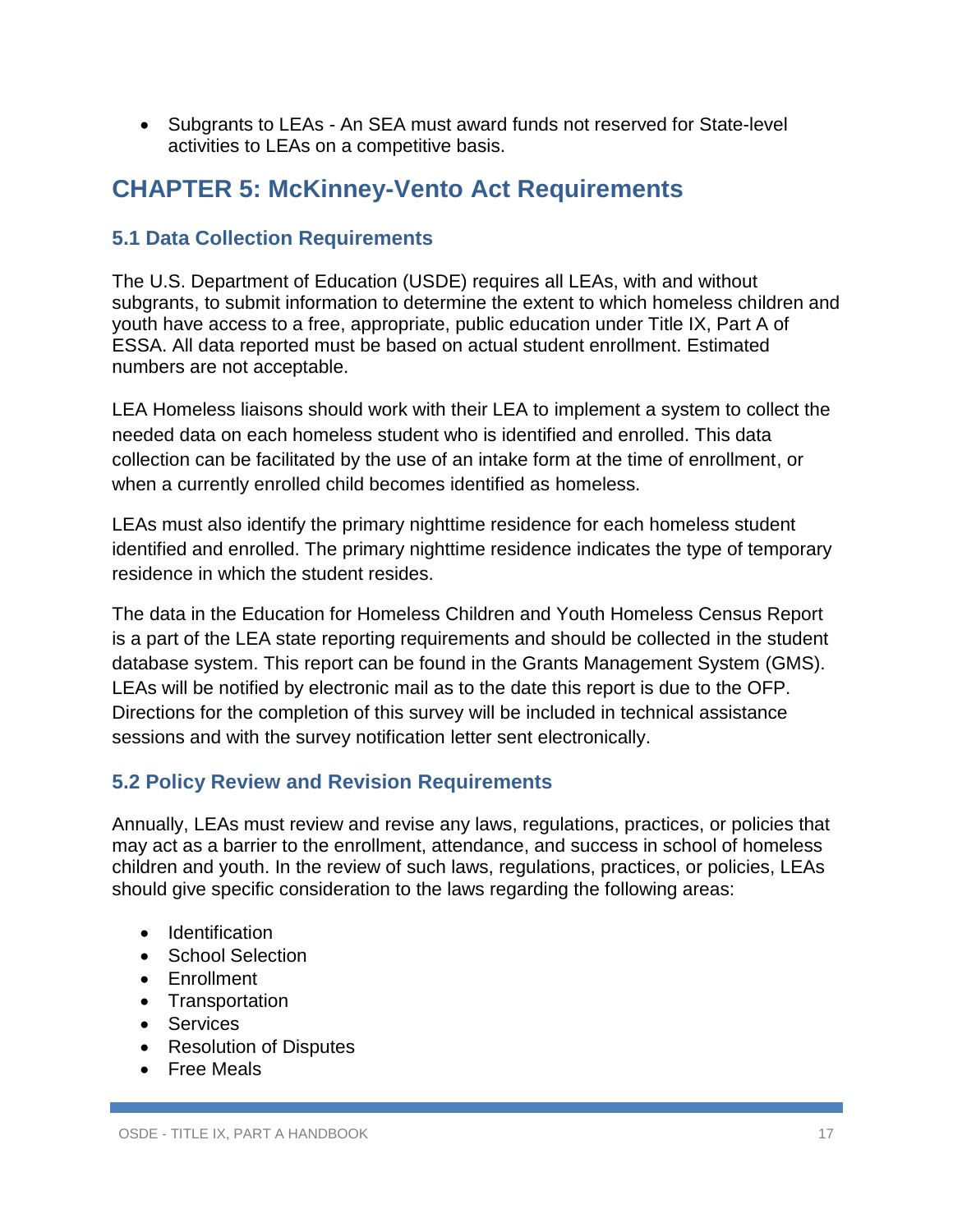- Title I
- Training
- Coordination
- Preschool
- Appropriate Credit for Full or Partial Coursework Satisfactorily Completed

# **CHAPTER 6: FAQs**

#### **6.1 Q: If a family becomes permanently housed during the school year, does the student's homeless status change?**

**A**: No. They continue to be identified as homeless and receive services for the remainder of the current school year. This includes the right to continue attending the school that they have been attending and receiving services such as transportation, free lunch, fee waivers, etc. The students will then attend the boundary school of their permanent address the next school year. Homeless Liaison should notify the family that the students must attend the boundary school of the new address the next school year.

#### **6.2 Q: How do you determine if a student meets the definition of being identified as homeless?**

**A**: The best way to determine if families are eligible is to ask them questions that focus on "is the living situation FIXED, REGULAR, and ADEQUATE".

● FIXED: Stationary, permanent, not subject to change ● REGULAR: Used on a predictable, routine, consistent basis. ● ADEQUATE: lawfully and reasonably sufficient, sufficient for meeting the physical and psychological needs typically met in a home environment.

You can ask yourself: "Can the student go to the SAME PLACE (fixed) EVERY NIGHT (regular) to sleep in a SAFE AND SUFFICIENT SPACE (adequate)?

#### **6.3 Q: How can you determine if a family or unaccompanied youth that is sharing a house with another family meets the definition of homelessness?**

**A:** A family must be sharing the home of others due to economic hardship, loss of housing, or a similar reason. Just because they are living with another family, does not mean that they qualify to be identified as homeless.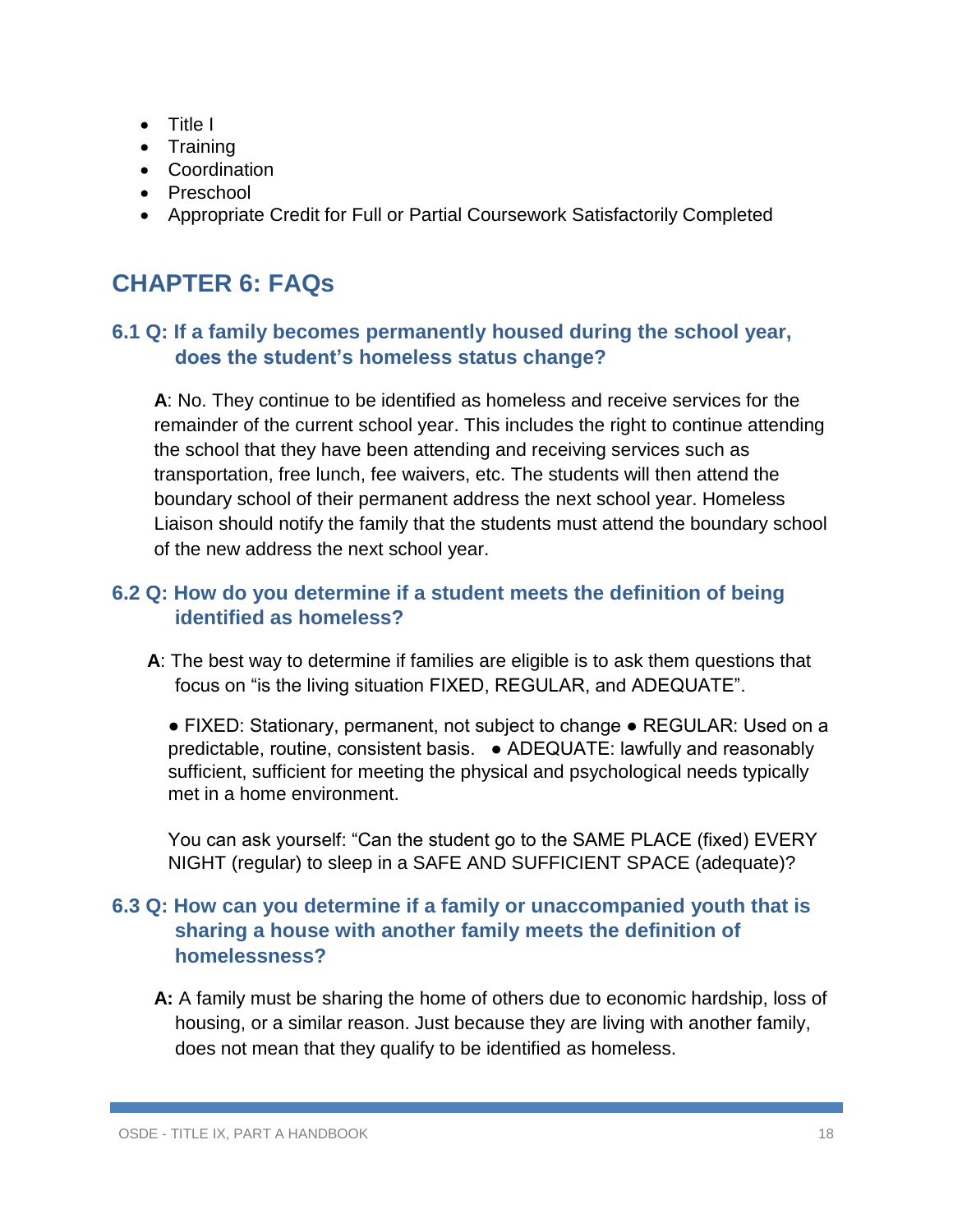Here are some examples: A family chooses to move in with grandma because grandma needs someone to care for her. - does NOT qualify to be identified as homeless.

A family moves into Mom's boyfriend's house because she wants to live with him. - does NOT qualify to be identified as homeless.

A family was evicted from their home and cannot afford a new place so they are living with an uncle. - DOES qualify to be identified as homeless.

A mother and her children are fleeing from a domestic violence situation and are currently living with a friend. - DOES qualify to be identified as homeless.

#### **6.4 Q: What does the term "unaccompanied youth" mean?**

**A:** Unaccompanied youth are students who are living WITHOUT a parent or legal guardian. An unaccompanied youth can be difficult to identify. This includes students who were kicked out or who have run away. This does NOT include foster care or any other out of home placements made by the courts. This also does NOT include parents who have made arrangements for their student to live with someone else.

Some examples include: A student who was kicked out of the home and is currently living with a family member or friend. - DOES qualify to be identified as an unaccompanied youth and homeless.

A student who has run away from home and is staying with a family member or friend. - DOES qualify to be identified as an unaccompanied youth and homeless.

The parent is currently homeless and the child has to stay with a family member so the child is not in a shelter with the parent. - DOES qualify to be identified as an unaccompanied youth and homeless.

The parent is currently incarcerated and an out of home placement has not been made by the courts. - DOES qualify to be identified as an unaccompanied youth and homeless.

The parent decided that the student is going to live with a grandparent because mom doesn't want to have her child attend a specific school. - does NOT qualify to be identified as an unaccompanied youth or homeless.

Arrangements have been made for a student to stay with someone else, if the parent gives consent for the child to stay somewhere other than with the parent. does NOT qualify to be identified as an unaccompanied youth or homeless.

#### **6.5 Q: If a student is an unaccompanied youth, can they automatically be identified as a homeless student?**

**A:** No. The unaccompanied youth still needs to meet the definition of homeless.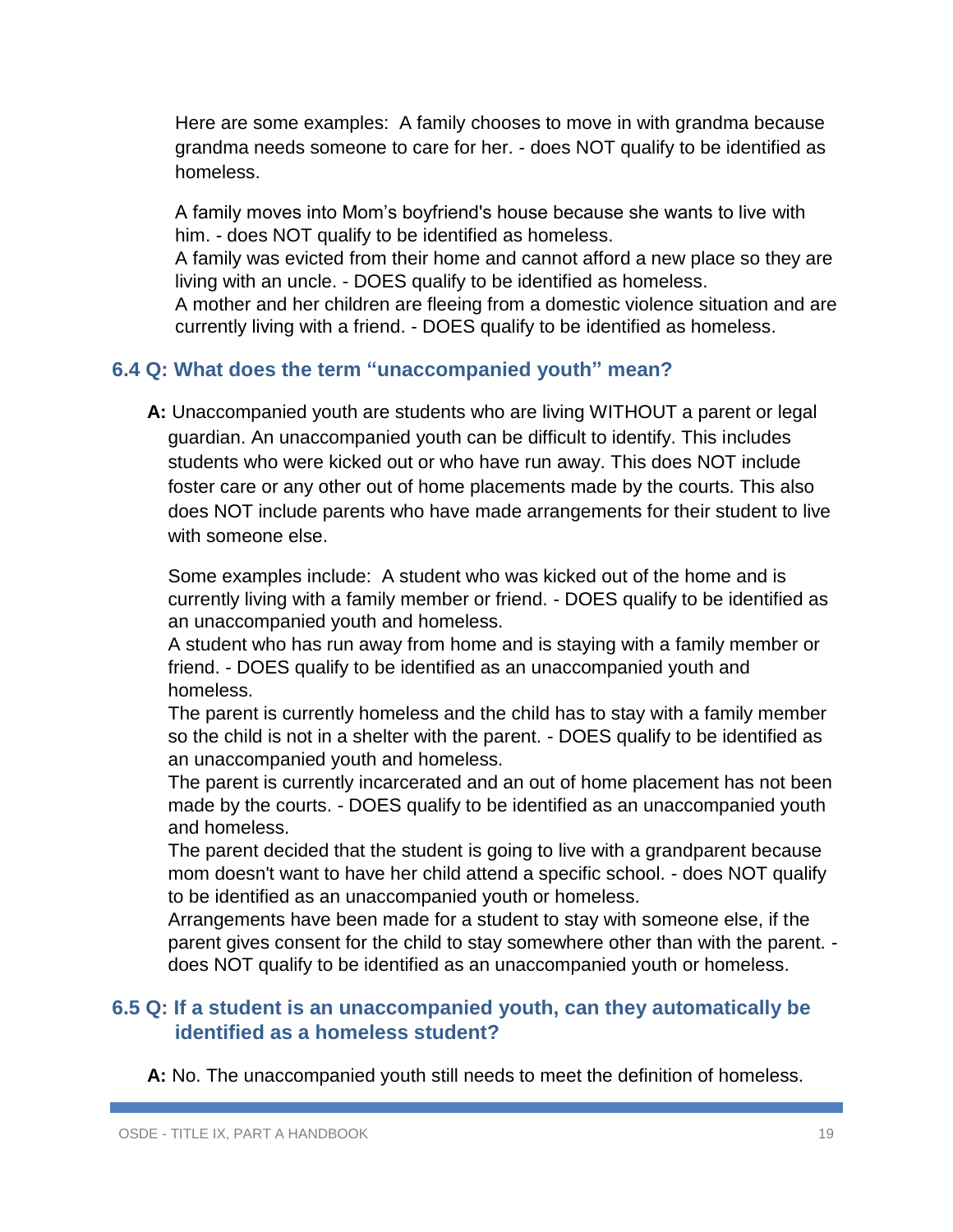#### **6.6 Q: Who is responsible for making the determination of whether a student meets the definition to be identified as homeless or not?**

**A:** The district Homeless Liaison.

#### **6.7 Q: Are children who are awaiting foster care placement still eligible for services under the McKinney-Vento Act?**

**A:** The McKinney-Vento Act no longer includes children and youths who are awaiting foster care placement in the definition of "homeless children and youths." This means that children who are awaiting foster care placement will no longer be considered homeless and will therefore not be eligible for McKinney-Vento services unless they meet the revised definition of "homeless children and youths."

# **GLOSSARY**

#### **Best Interest Determination**

In determining a child's or youth's best interest, an LEA must presume that keeping the homeless child or youth in the school of origin is in the child's or youth's best interest, except when doing so is contrary to the request of the child's or youth's parent or guardian, or in the case of an unaccompanied youth, the youth. (Section  $722(g)(3)(B)(i)$ . When determining a child's or youth's best interest, an LEA must consider student-centered factors, including factors related to the impact of mobility on achievement, education, health, and safety of homeless children and youths, giving priority to the request of the child's or youth's parent or guardian or (in the case of an unaccompanied youth) the youth. (Section 722(g)(3)(B)(ii)). We encourage an LEA to also consider the school placement of siblings when making this determination.

#### **Enroll**

The terms "enroll" and "enrollment" include attending classes and participating fully in school activities. *[Non-Regulatory Guidance, 2017, Section K-2, Education for Homeless Children and Youths Program]*

#### **Homeless children and youth**

The McKinney-Vento Act defines homeless children and youth as individuals who lack a nighttime residence that is:

**Fixed**: Stationery, permanent, and not subject to change